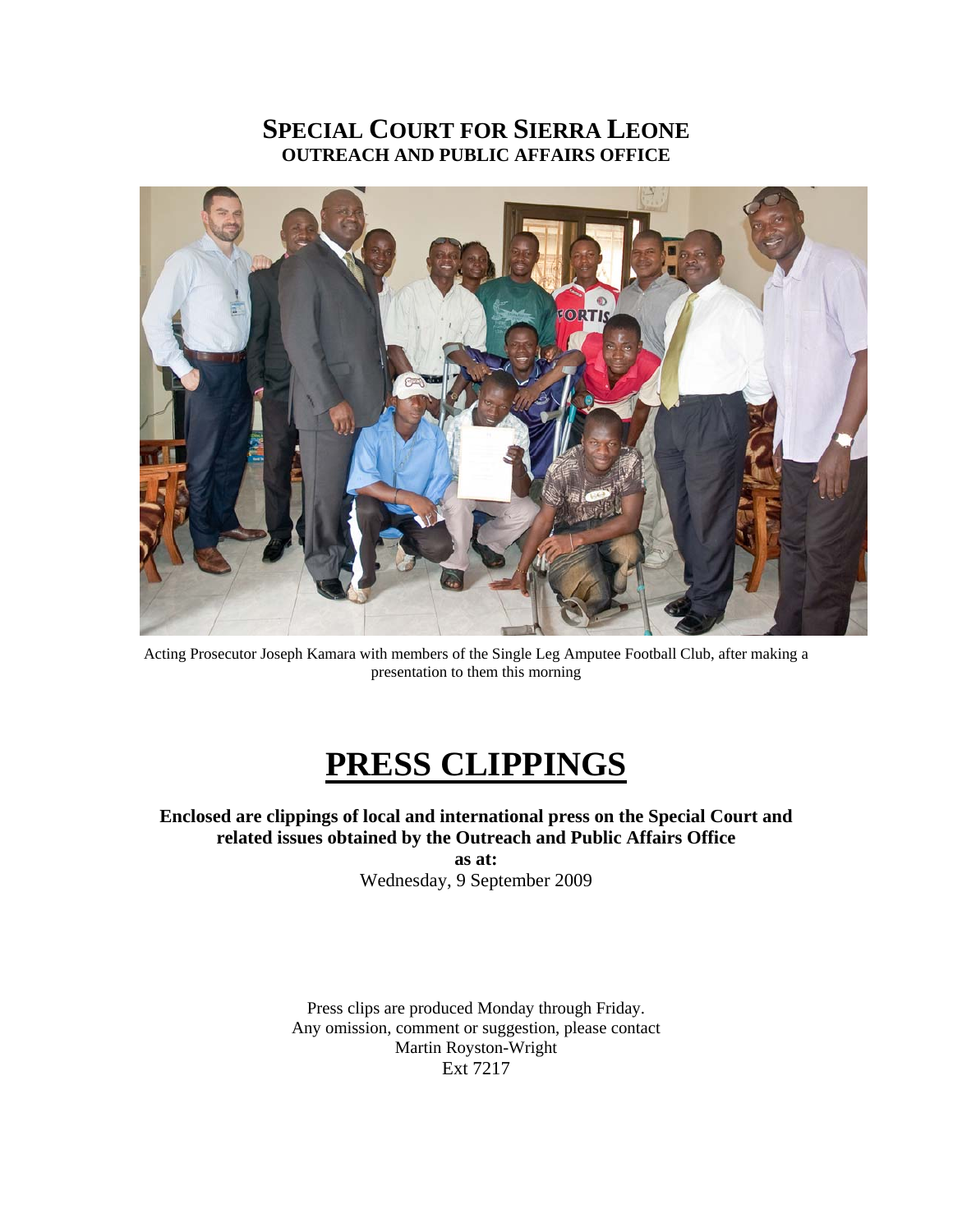| <b>Local News</b>                                                                          |             |
|--------------------------------------------------------------------------------------------|-------------|
| Joseph F. Kamara Named Acting Prosecutor / OPA                                             | Page 3      |
| Taylor Denies Mutual Assistance Pact With RUF / Concord Times                              | Page 4      |
| <b>International News</b>                                                                  |             |
| U.N. Appoints Kamara to Special Court of Sierra Leone / Rapaport News                      | Page 5      |
| UN Names Local Lawyer to Top Post in Court Trying War Crimes/ UN News                      | Page 6      |
| Report From The Hague / BBC World Service Trust                                            | Page 7      |
| 'I Was Not Aware Of RUF's Operation No Living Thing,' Taylor Says / CharlesTaylorTrial.org | Pages 8-9   |
| UNMIL Public Information Office Media Summary / UNMIL                                      | Pages 10-14 |
| Cambodia Prosecutor Wants to Investigate 5 More War Crimes Suspects / RNW                  | Page 15     |
| Karadzic Trial Could Begin on 19 October / RNW                                             | Page 16     |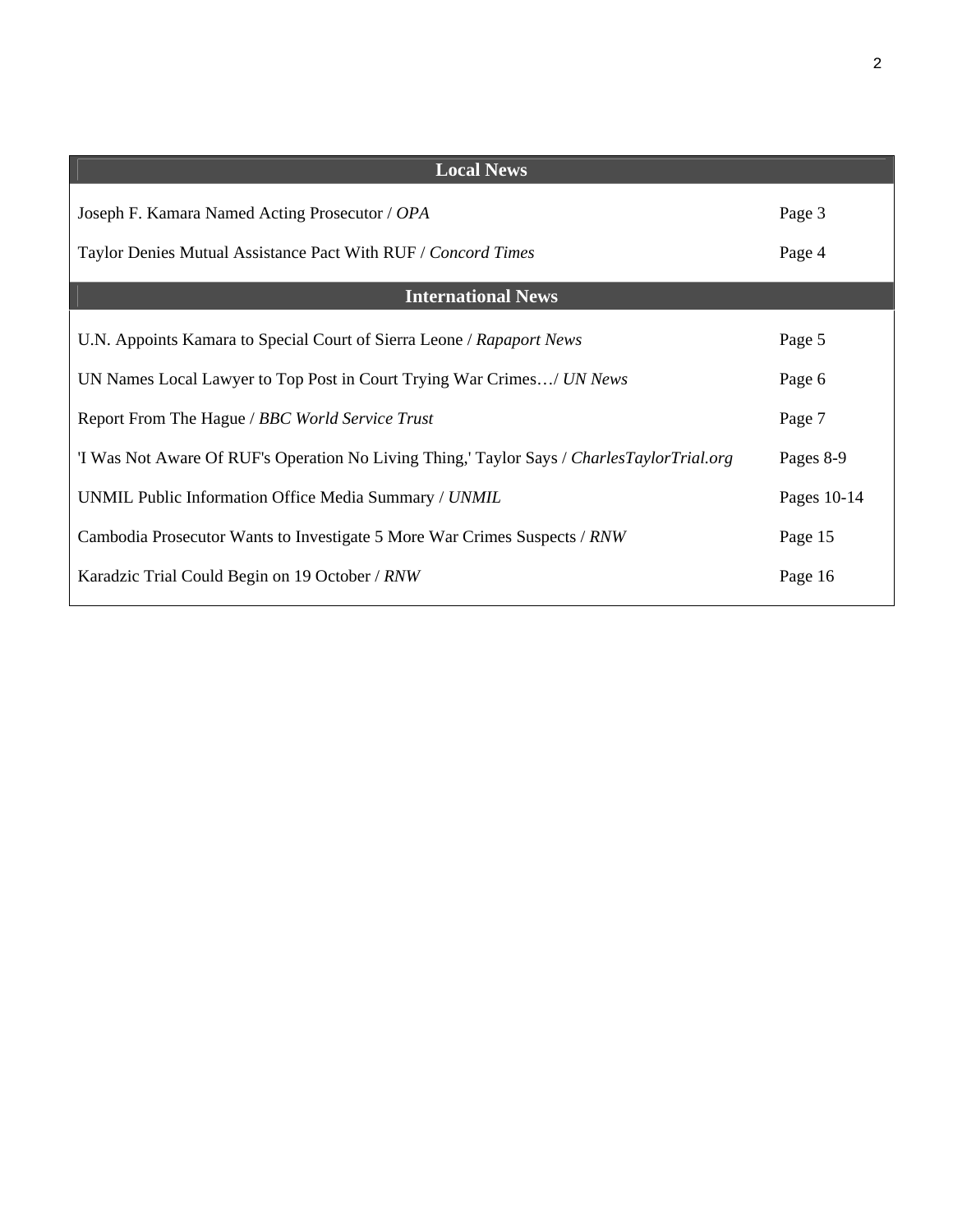

# **Special Court for Sierra Leone**

Outreach and Public Affairs Office

# **PRESS RELEASE**

**Freetown, Sierra Leone, 8 September 2009** 

#### **Joseph F. Kamara Named Acting Prosecutor**



The Secretary-General of the United Nations has named Sierra Leonean lawyer Joseph Fitzgerald Kamara as Acting Prosecutor of the Special Court. The appointment is effective as of 8 September.

Joseph Kamara is the first Sierra Leonean to hold this post. He succeeds Prosecutor Stephen Rapp, who resigned this month to become the United States Ambassador-at-Large for War Crimes. He will serve as Acting Prosecutor until a new prosecutor is appointed.

Joseph Kamara joined the Office of the Prosecutor in January 2004, and a year later he was called upon to lead the CDF Prosecution Team as Senior Trial Attorney. He was named Deputy Prosecutor in August 2008.

Prior to joining the Special Court, Mr. Kamara worked for eight years as prosecutor in the Office of the Director of Public Prosecution, where he rose

to the rank of Senior State Counsel. In 1996, and again from 2000-2004, he worked in private practice, including several law firms in Washington, D.C.

In July 2009, Joseph Kamara was elected as President of the Sierra Leone Bar Association.

#### #END

The Special Court is an independent tribunal established jointly by the United Nations and the Government of Sierra Leone. It is mandated to bring to justice those who bear the greatest responsibility for atrocities committed in Sierra Leone after 30 November 1996.

INFORMATION FOR MEDIA - NOT FOR ADVERTISING

Produced by the Outreach and Public Affairs Office Special Court for Sierra Leone Mobile: 232 76 655732 Email: SCSL-pressoffice@un.org

Visit our website at www.sc-sl.org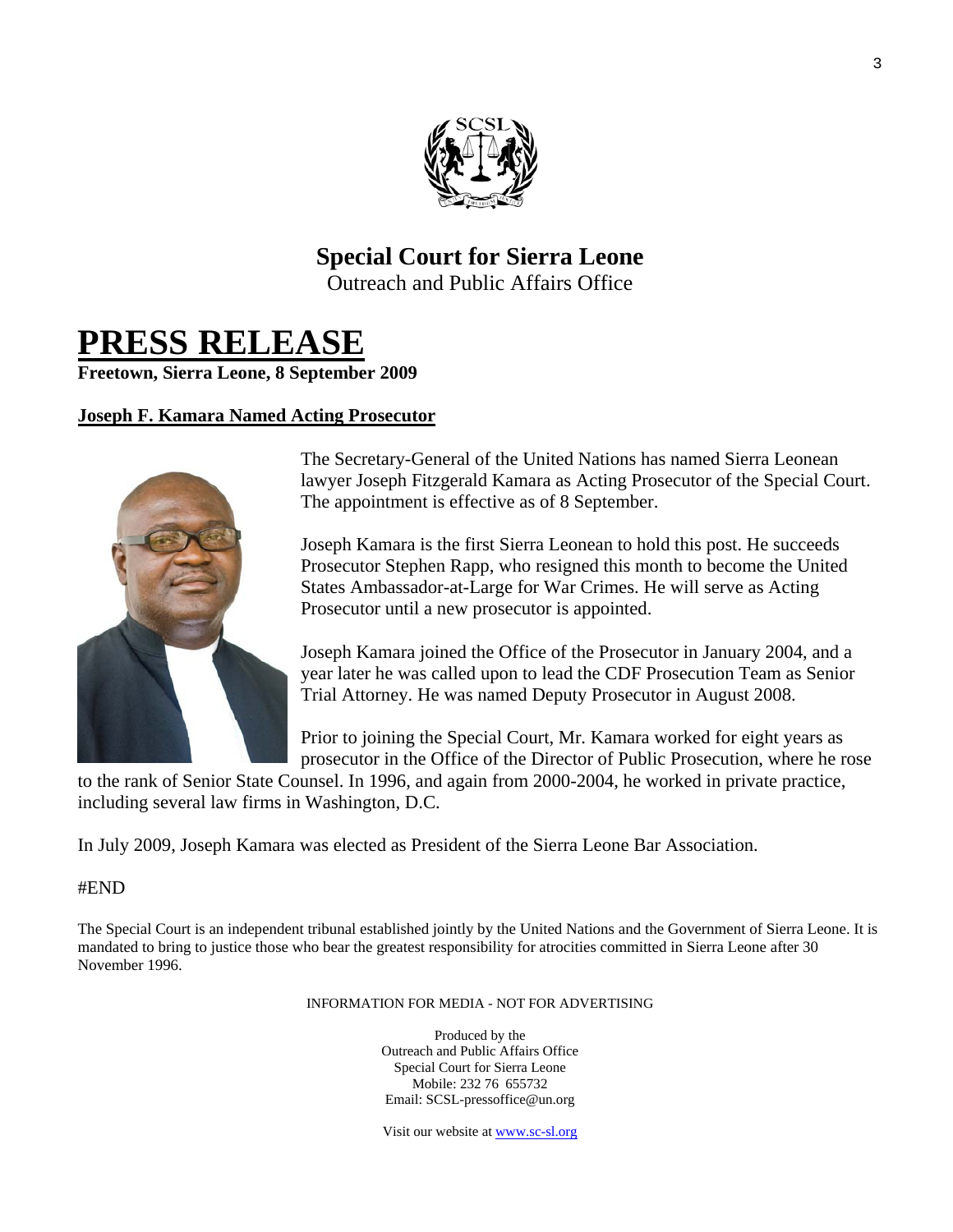### Concord Times

Wednesday, 9 September 2009

# Taylor denies 'mutual assistance' pact with Sankoh

By Alpha Sesay Charles Taylor and Sierra Leone's rebel leader Foday Sankoh did not have any pact to render mutual assistance to each other for their respective wars in Sierra Leone and Liberia, the accused former Liberian president told Special Court for Sierra Leone judges today at his trial

in The Hague. "I had no pact with RUF leader Foday

Sankoh for mutual assistance. That could not have been necessary," Mr. Taylor said.

Mr. Taylor asserted that if such mutual pact ever existed between himself and Revolutionary United Front (RUF) leader Foday Sankoh,

the prosecution would have led evidence to show the assistance that Mr. Sankoh rendered to Mr. Taylor's National Patriotic Front of Liberia (NPFL).

"There has been no evidence in this court about Sankoh being involved in the conflict in Liberia or commanding an NPFL post. Williams a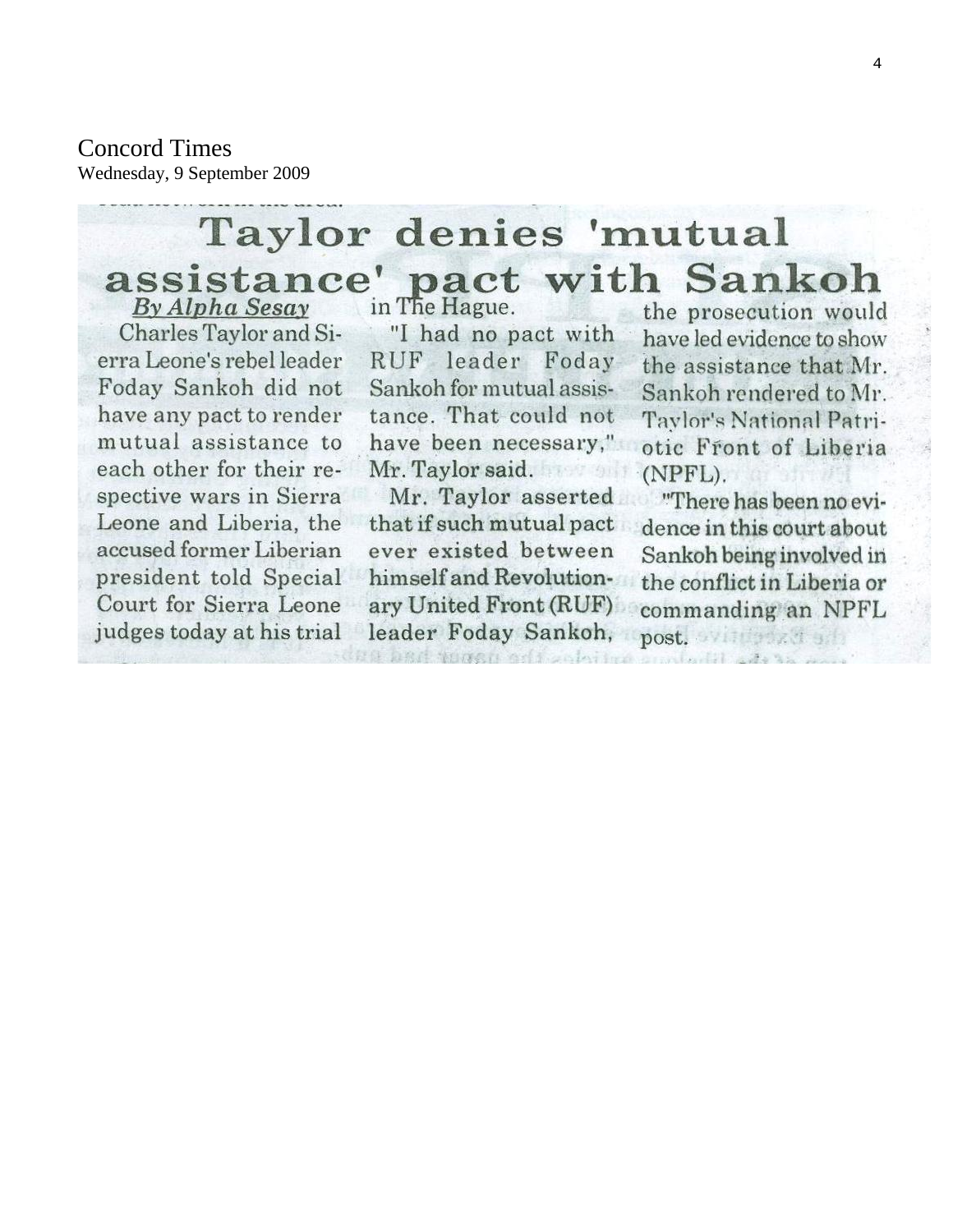## Rapaport News

Tuesday, 8 September 2009

#### **U.N. Appoints Kamara to Special Court of Sierra Leone**

... U.N. Secretary-General Ban Ki-moon appointed Joseph Fitzgerald Kamara as acting prosecutor for the Special Court of Sierra Leone. Kamara is the first from Sierra Leone to serve in this capacity, pending the naming of a new prosecutor to replace Stephen Rapp. The Special Court was set up jointly by Sierra Leone and the U.N. in 2002 with a mandate to try those who bear the greatest responsibility for serious violations of international humanitarian law and national law committed in Sierra Leone during the country's war.

Kamara worked for eight years as prosecutor in Sierra Leone's office of the director of public prosecution and rose to the rank of senior state counsel. He joined the Special Court's office of the prosecutor in 2004 and was named deputy prosecutor in 2008. Earlier this year he was elected president of the Sierra Leone Bar Association.

Rapp, who became U.N. ambassador-at-large for war crimes, told the U.N. Security Council that the Special Court had been ground-breaking in several respects, including the first-ever convictions on the charge of sexual slavery, both as a war crime and crime against humanity, as well as convictions on the use of child soldiers.

The Special Court normally resides in Freetown, Sierra Leone, but is currently holding the Charles Taylor war crimes trial in The Hague.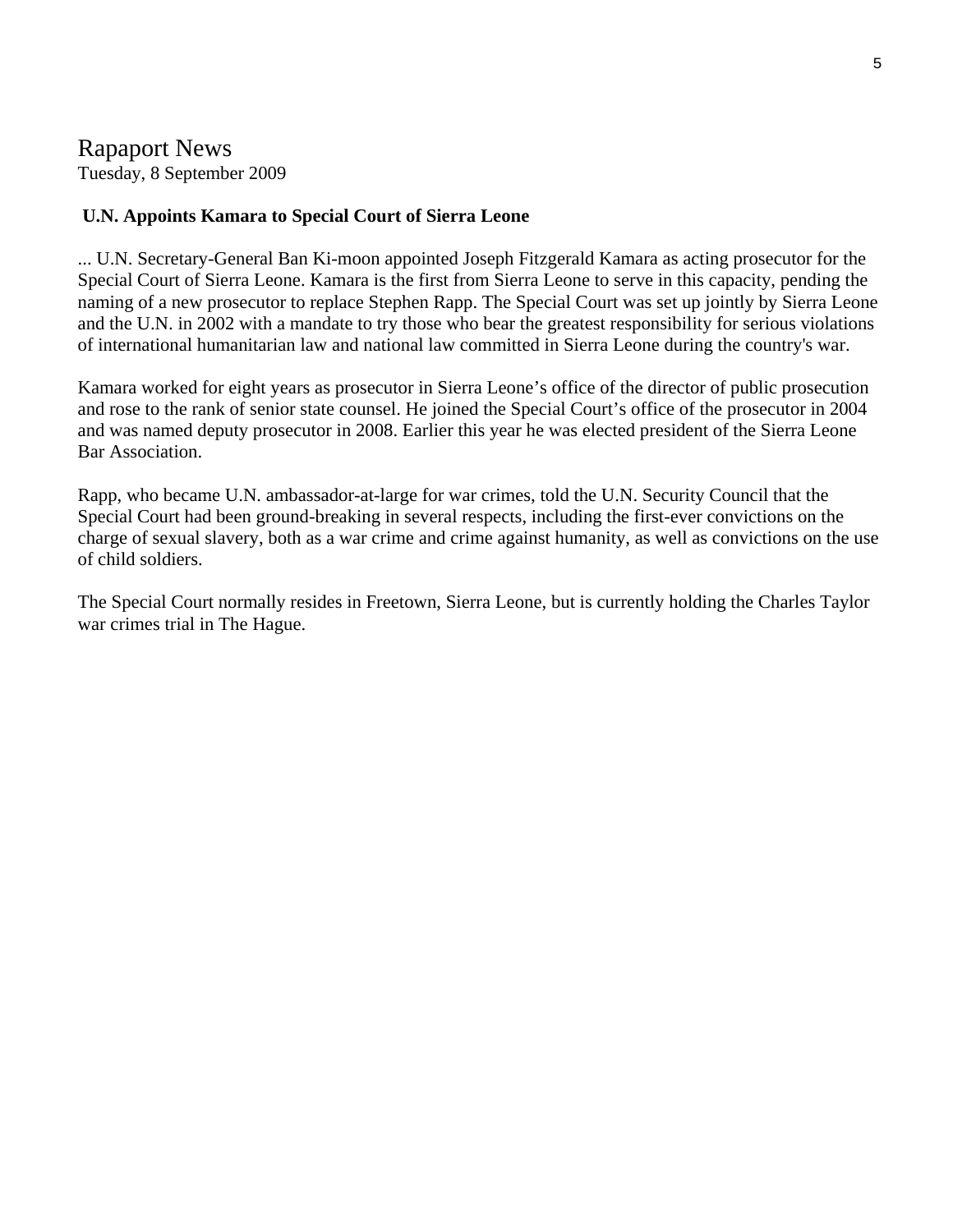UN News Tuesday, 8 September 2009

#### **Sierra Leone: UN Names Local Lawyer to Top Post in Court Trying War Crimes in His Homeland**

For the first time a Sierra Leonean is serving as acting prosecutor of the United Nations-backed Special Court trying those accused of violating international humanitarian law and national law in the civil war that tore the West African country apart between 1996 and 2001.

Appointed by Secretary-General Ban Ki-moon, senior Sierra Leonean lawyer Joseph Fitzgerald Kamara took up his post today pending the naming of a new prosecutor to replace Stephen Rapp, who resigned earlier this month to become UN Ambassador-at-large for War Crimes.

Mr. Kamara, who worked for eight years as prosecutor in Sierra Leone's Office of the Director of Public Prosecution, rising to the rank of senior state counsel, joined the Special Court's Office of the Prosecutor in 2004 and was named Deputy Prosecutor a year ago. Earlier this year he was elected President of the Sierra Leone Bar Association.

Set up jointly by the Government of Sierra Leone and the UN in 2002, the Court is mandated to try those who bear the greatest responsibility for serious violations of international humanitarian law and national law committed in Sierra Leone since 30 November 1996.

In July, Mr. Rapp told the Security Council the Court had been ground-breaking in several respects, including the first-ever convictions on the charge of sexual slavery, both as a war crime and crime against humanity, as well as convictions on the use of child soldiers.

The Court, which normally sits in Freetown, Sierra Leone's capital, has completed three multiple-accused trials. A fourth trial, that of former Liberian president Charles Taylor on charges of war crimes and crimes against humanity, is currently under way in The Hague.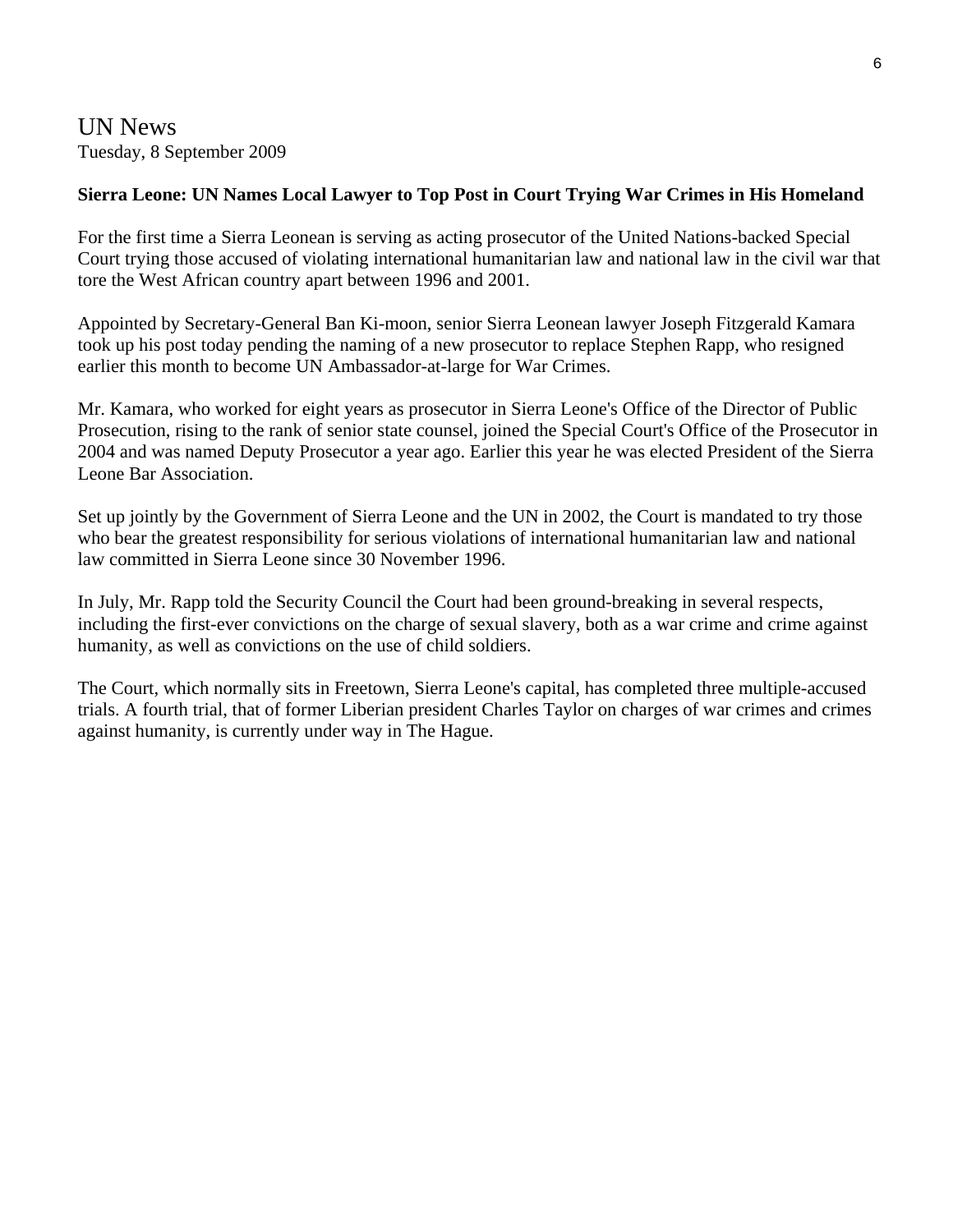# **B B C** WORLD SERVICE TRUST

Tuesday, 8 September 2009

John Kollie

*Former Liberian President, Charles Taylor and his Defence Team re-visited the horrific accounts of RUF Operation No Living Thing in which hundreds of Sierra Leoneans were murdered, amputated, or raped in 1998. Mr. Taylor said if the assassination attempt on his life at the Executive Mansion in 1996 had succeeded, Liberia would have been plunged into a catastrophic situation. The Former Liberian Leader told the court Freedom of Speech and Freedom of the Press reached its peak during his presidency. John Kollie transcribes reports for the BBC World Service Trust from The Hague….* 

The Prosecution alleged in its indictment that Mr. Charles Taylor ordered and commanded the murder, amputation and rape of Sierra Leonean civilians. The Prosecution claimed the RUF Rebels supported by Mr. Taylor carried out the horrific atrocities in an operation code named **Operation No Living Thing.** 

The United States in a statement released on May 12, 1998, condemned the atrocities and said it suspected a West African Governments of supporting the rebels.

Mr. Taylor denied any connection with the **RUF Operation No Living Thing.**  The Defence Team on Tuesday re-visited an assassination attempt on Mr. Taylor at the Executive Mansion in Monrovia in 1996, when he was member of the Transitional Government.

Mr. Taylor said he suspected that the Liberia Peace Council, the LPC Rebel Group headed by Dr. George Boley carried out the attack on him.

Mr. Taylor told the court if the assassination attempt had succeeded it would have had disastrous consequences on Liberia.

The defunct government of Charles Taylor and Press freedom in Liberia also took center point in Mr. Taylor's testimonies on Tuesday.

The Former Liberian President said Freedom of Speech and Press Freedom earned its true meaning during his presidency.

Mr. Taylor denied a United Nations 1999 report that ill-discipline was endemic or widespread in the Liberian Security Forces under his control.

Mr. Taylor further dismissed that the use of marijuana or alcoholic beverages was associated with the Liberian security forces in his government.

# **B B C** WORLD SERVICE TRUST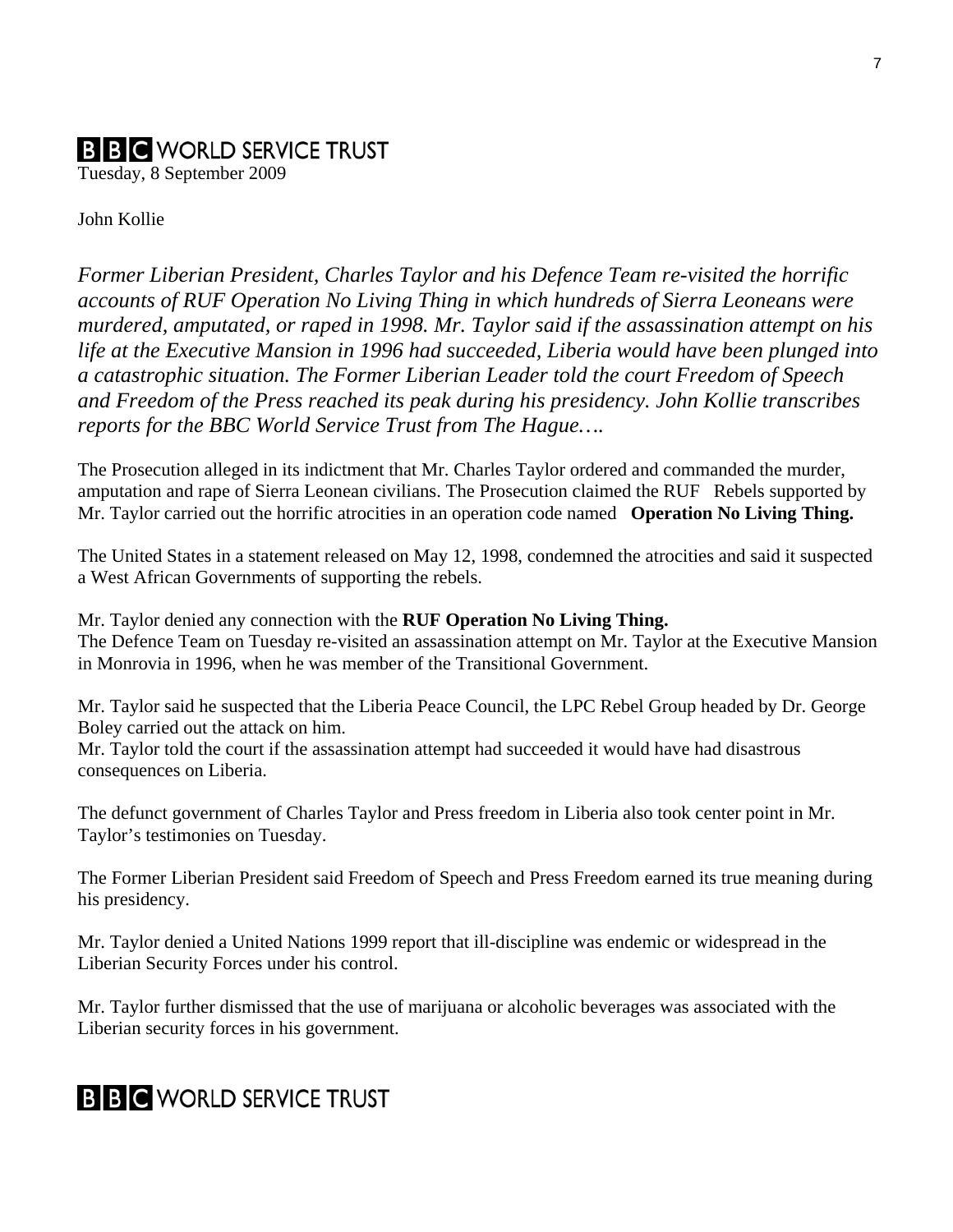# CharlesTaylorTrial.org (The Hague)

Tuesday, 8 September 2009

#### **Liberia: 'I Was Not Aware Of RUF's Operation No Living Thing,' Taylor Says**

Alpha Sesay

Charles Taylor did not order or know about an infamous operation launched by rebel forces in Sierra Leone during its civil war aiming to ensure that anything that had life must be killed, he told Special Court for Sierra Leone judges today.

"I was not aware of 'Operation No Living Thing'," Mr. Taylor said at his trial in The Hague.

During the presentation of the prosecution's case, witnesses testified that Mr. Taylor worked in concert with Revolutionary United Front (RUF) and Armed Forces Revolutionary Council (AFRC) rebels to plan "Operation No Living Thing" against the Sierra Leonean population. After the operation, which saw the commission of grave atrocities by the RUF and AFRC rebel forces, the United States released a statement on May 12, 1998 expressing concerns about the atrocities that were committed by the rebels. The statement also said sources indicated that the rebels were supported by an unnamed West African government. In his testimony today, Mr. Taylor denied any involvement in such operation.

"I did not instruct anybody to launch such an operation. I had no control over anybody in Sierra Leone. There is no way that I would be in control or even acquiesce in any type of situation of this sort when throughout the revolution in Liberia we never had these kinds of atrocities, so this is impossible," Mr. Taylor said.

Mr. Taylor told the judges that he had "no advantage whatsoever" to gain from getting involved in such an operation in Sierra Leone.

Mr. Taylor also admitted in court today that he knew there were Liberians who were fighting in Sierra Leone but these Liberians were mercenaries paid for their services by the fighting forces in Sierra Leone. Mr. Taylor referenced several discussions that he had with former Sierra Leonean president Ahmed Tejan Kabbah about the presence of Liberians in Sierra Leone.

"Kabbah will tell me that there were Liberians fighting in Sierra Leone and I will say to him that I don't know how those Liberians got to Sierra Leone but we were trying to get them back to their country," he said.

He explained further that those Liberians who were fighting in Sierra Leone were not part of his National Patriotic Front of Liberia (NPFL) but were remnants of other Liberian factions who had found their way to Sierra Leone.

"I thought they were just ULIMO-K [United Liberian Movement for Democracy in Liberia] and Armed Forces of Liberia personnel who had ran away following my election and they were just there as mercenaries," the accused former Liberian president said.

Mr. Taylor is accused of sending Liberians to Sierra Leone to fight alongside the RUF rebels against the government and people of Sierra Leone. Mr. Taylor has denied the allegations.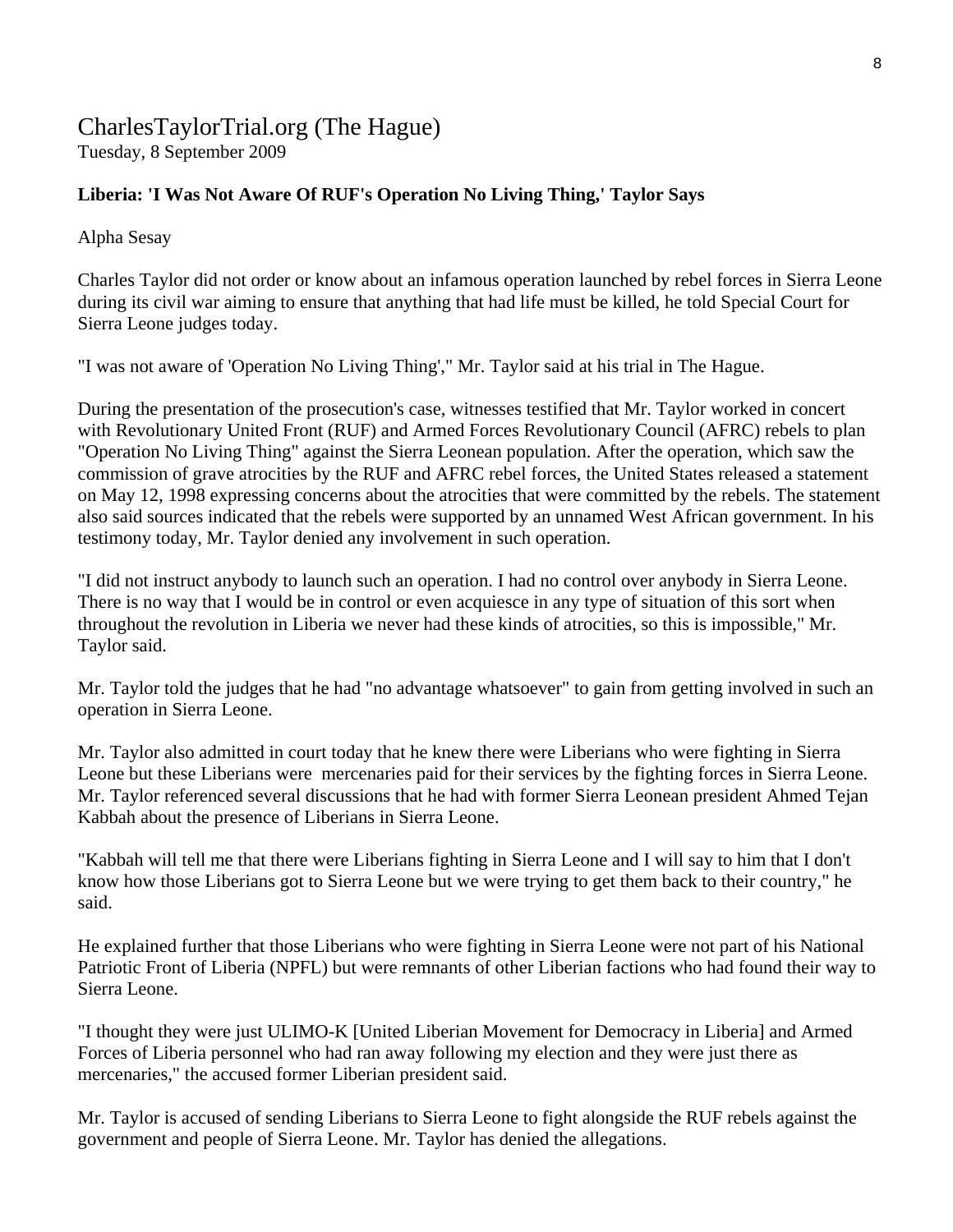Mr. Taylor said he made frantic efforts to get the Liberians to leave Sierra Leone by offering them guarantees of non-prosecution for acting as mercenaries in a foreign country. He said that after some efforts, "some of them returned, some were unidentifiable but those with the Special Task Force [a group of Liberian fighters who reports indicate escaped to Sierra Leone during the Liberian conflict and eventually fought alongside the Sierra Leone army] did not return. They remained in Sierra Leone and some even applied to join the Sierra Leone army."

Mr. Taylor also today refuted prosecution claims that whenever West African peacekeepers, based in Liberia, took off with their Alpha Jet aircraft to bomb RUF territories in Sierra Leone, he would send a radio message to the rebels to escape or put up a defense. Asked by his defense counsel whether he ever had any prior knowledge before the Alpha Jets took off from Liberia to launch operations in Sierra Leone, Mr. Taylor said "I couldn't. The only time we would know of Alpha Jets was when they were in the air because they were very noisy."

Several prosecutors, including former RUF radio operators, have testified that whenever the Alpha Jet was getting ready to leave Liberia to attack RUF positions in Sierra Leone, Mr. Taylor's radio operators would alert the RUF of such an attack. Mr. Taylor has denied being involved in any such communications with the RUF.

Mr. Taylor's testimony continues tomorrow.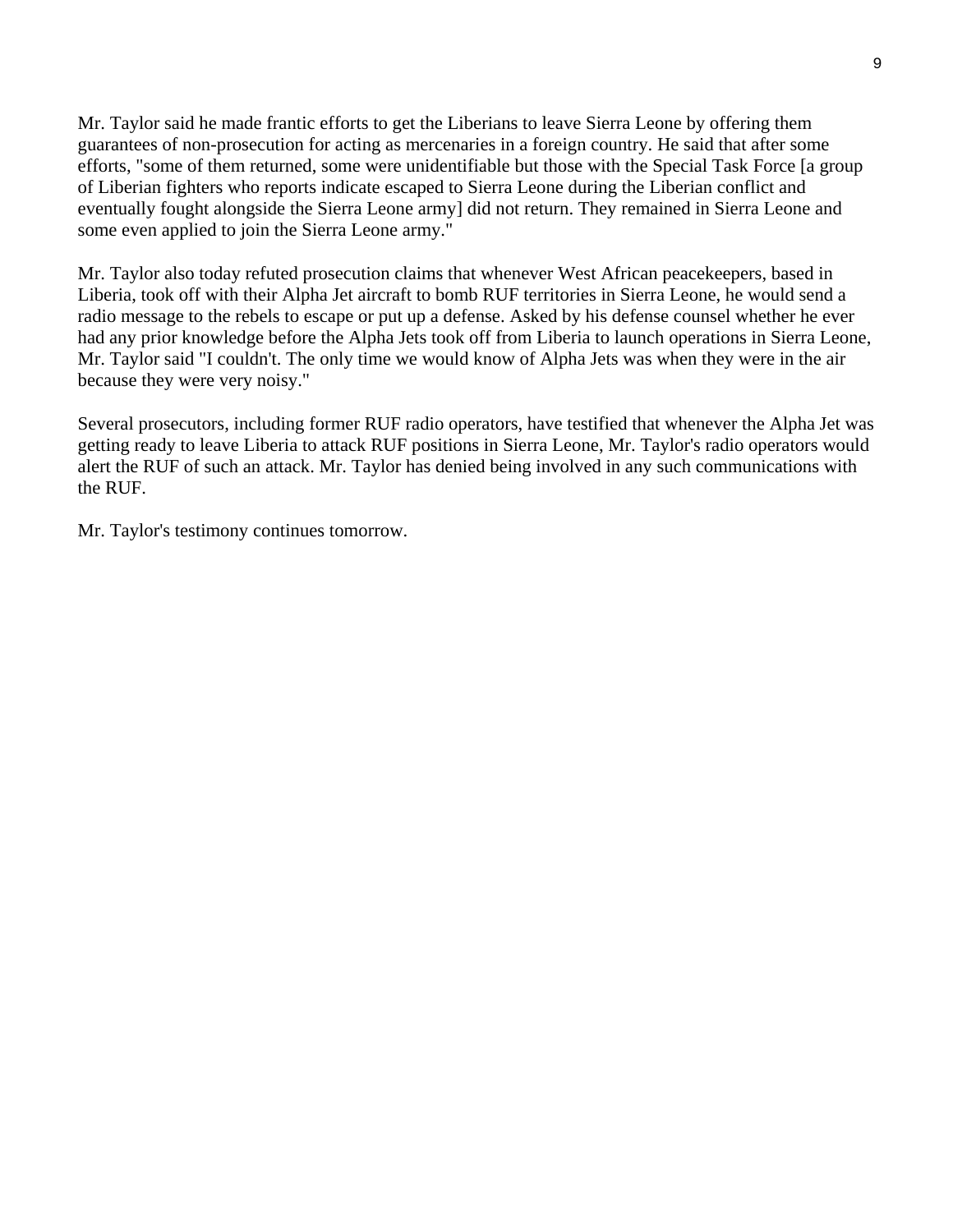

United Nations Mission in Liberia (UNMIL)

#### **UNMIL Public Information Office Media Summary 8 September 2009**

*[The media summaries and press clips do not necessarily represent the views of UNMIL.]* 

#### **International Clips on Liberia**

#### **Taylor Did Not Have Any Pact With RUF Leader Foday Sankoh for Mutual Assistance, He Says**

Sep 08, 2009 (CharlesTaylorTrial.org/All Africa Global Media via COMTEX) -- Charles Taylor and Sierra Leone's rebel leader Foday Sankoh did not have any pact to render mutual assistance to each other for their respective wars in Sierra Leone and Liberia, the accused former Liberian president told Special Court for Sierra Leone judges today at his trial in The Hague. "I had no pact with RUF leader Foday Sankoh for mutual assistance. That could not have been necessary," Mr. Taylor said. Mr. Taylor asserted that if such mutual pact ever existed between himself and Revolutionary United Front (RUF) leader Foday Sankoh, the prosecution would have led evidence to show the assistance that Mr. Sankoh rendered to Mr. Taylor's National Patriotic Front of Liberia (NPFL). "There has been no evidence in this court about Sankoh being involved in the conflict in Liberia or commanding an NPFL post. There was no such thing because I did not know him at this time," he said.

#### **Uganda to deploy peacekeeping police officers in Liberia, Somalia**

KAMPALA, Sep 08, 2009 (Xinhua via COMTEX) -- Uganda is to deploy 170 police officers for peacekeeping missions in Liberia and Somalia, a police spokesperson said here on Tuesday. A contingent of twenty policemen will leave on Wednesday for a peacekeeping mission in Liberia, said Judith Nabakooba, Uganda's police spokesperson. "The officers are going to replace those who have returned after their contract expired. They are going to serve for a period of one year," Nabakooba told Xinhua in a telephone interview. The officers are deployed under the United Nations Mission in Liberia, UNMIL, which was established in September 2003 to monitor a ceasefire agreement and the peace process in **Liberia**. Nabakooba said another contingent of 150 officers is to be deployed in the troubled Somali capital, Mogadishu for the same mission.

### **Liberia: UNDP enhances prosecution capacity Donates Materials valued at 72,926.00 USD to the Ministry of Justice**

Source: United Nations Country Team in Liberia

Monrovia, Liberia: The United Nations Development Programmes has donated a consignment of legal texts to the Ministry of Justice to be used by County Attorneys and prosecutors at the Ministry of Justice. The donation is part of UNDP's support to strengthening the justice system in the Country and is intended to keep County Attorneys conversant with the Law when adjudicating cases brought before them. The consignment includes 15 sets of the Liberian Law report (LLR), Volume 1-27 and the Liberian Codes Revised, Volumes 1-IV. Presenting the materials to the Ministry, UNDP's Assistant Resident Representative for programme Nessie Golakai said the items secured under the United Nations Peace Building Fund which is managed by UNDP were meant to strengthen the capacity of County Attorneys and other prosecutors so as to ensure access to Justice for all. She said Law is a progressive discipline and that it was expedient that prosecutors are provided with legal materials for the appropriate references in prosecuting cases.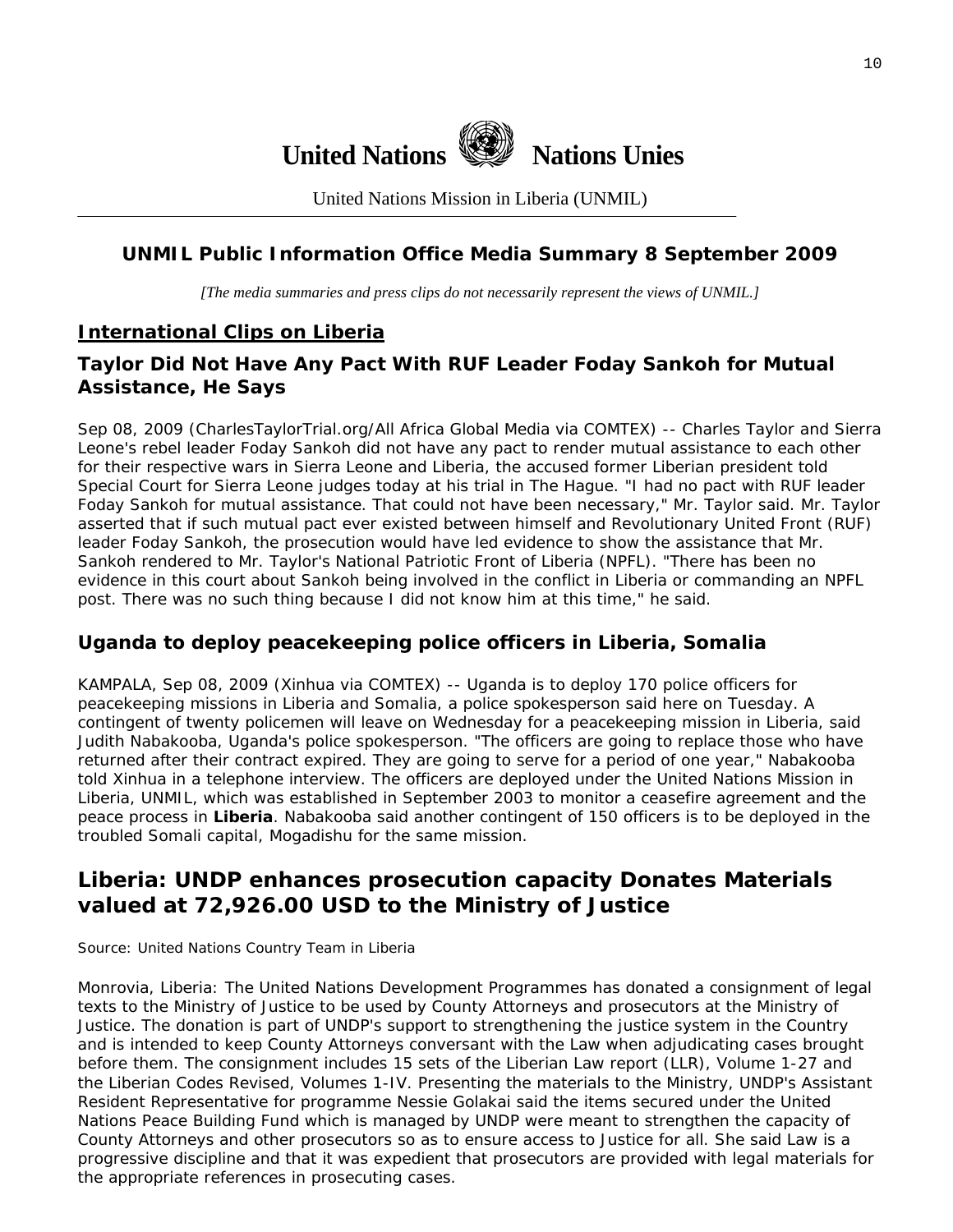# **Human rights must be paramount in policing, UN envoy says in Liberia**

Source: [United Nations News Service](http://www.un.org/News/) Date: 07 Sep 2009

Respect for human rights must be central to police work, a senior United Nations official in **Liberia**  has told the new members of an elite unit within the West African country's police force as she warned them never to misuse their strength and power. Eighty officers from the **Liberia** National Police (LNP) have completed a three-month intensive training programme to join the force's Emergency Response Unit (ERU), joining just over 200 others who have finished their training since courses began in mid-2008. They are tasked with responding to crisis and high-risk situations. Henrietta Mensa-Bonsu, the Secretary-General's Deputy Special Representative for the Rule of Law in **Liberia**, told a graduation ceremony in Monrovia, the capital, for the 80 officers that they have "inherited the hopes and dreams of all **Liberians** who seek to live" in safety and security.

# **International Clips on West Africa**

**Sierra Leone** 

## **In Sierra Leone, Explosion at Kissy Brook …1 Dead, 2 Severely Injured**

#### **[http://www.news.sl/drwebsite/publish/article\\_200512909.shtml](http://www.news.sl/drwebsite/publish/article_200512909.shtml)**

An explosion in the east end of Freetown has killed at least one person, leaving two others severely injured, police sources have confirmed. The incident which happened in the early hours of Friday 4th September 2009 at the Kissy Brook environs killed 13 years old Mohamed Alie Kargbo, who was residing at No. 28 Kissy Brook. Doctors at the Emergency Hospital, as at time of going to press on Saturday, were still fighting to save the lives of one Issa Kargbo of 12 Kissy Book and a teenage girl called Edna, who were initially rushed to the Connaught Hospital and later transferred to the Emergency Hospital at Goderich. Although the exact object that exploded was yet to be ascertained, the Local Unit Commander (LUC) of Ross Road Police Division, Chief Superintendent Fayia Sellu said military personnel have linked the exploded substance to one of those that were dropped by the ECOMOG fighter jets (Alpha Jets) during the war period.

## **Guinea**

## **President Dos Santos gets message from Guinea-Conakry's military junta**

[/www.portalangop.co.ao/motix/en\\_us/noticias/politica/2009/8/37/President-Dos-Santos-gets-message](http://www.portalangop.co.ao/motix/en_us/noticias/politica/2009/8/37/President-Dos-Santos-gets-message-from-Guinea-Conakry-military-junta,196ba341-876a-4e36-8c76-29e095cc705f.html)[from-Guinea-Conakry-military-junta,196ba341-876a-4e36-8c76-29e095cc705f.html](http://www.portalangop.co.ao/motix/en_us/noticias/politica/2009/8/37/President-Dos-Santos-gets-message-from-Guinea-Conakry-military-junta,196ba341-876a-4e36-8c76-29e095cc705f.html)

Luanda - The President of Angola, José Eduardo dos Santos, this Monday here received a message from the leader of the military junta of the Republic of Guinea, captain Moussa Dadis Camara, with its content not having been disclosed. The bearer of the message was the vice president of the military junta, Sekouba Konate, whose visit to Angola happens under the diplomatic plan of the new regime in Guinea Conakry, following the swearing in of the junta on December 23, 2008. After being received in audience by the Angolan statesman, Sebuka Konate said that President Dos Santos expressed his views regarding the situation prevailing in this West African country, which he considered as calm, having added that the relations between his country and Angola date back to various years.

### **Local Media – Newspaper**

**Education Minister and Deputies Suspended**  (Daily Observer, The Inquirer, New Democrat, The Analyst, The News, Heritage, The Informer)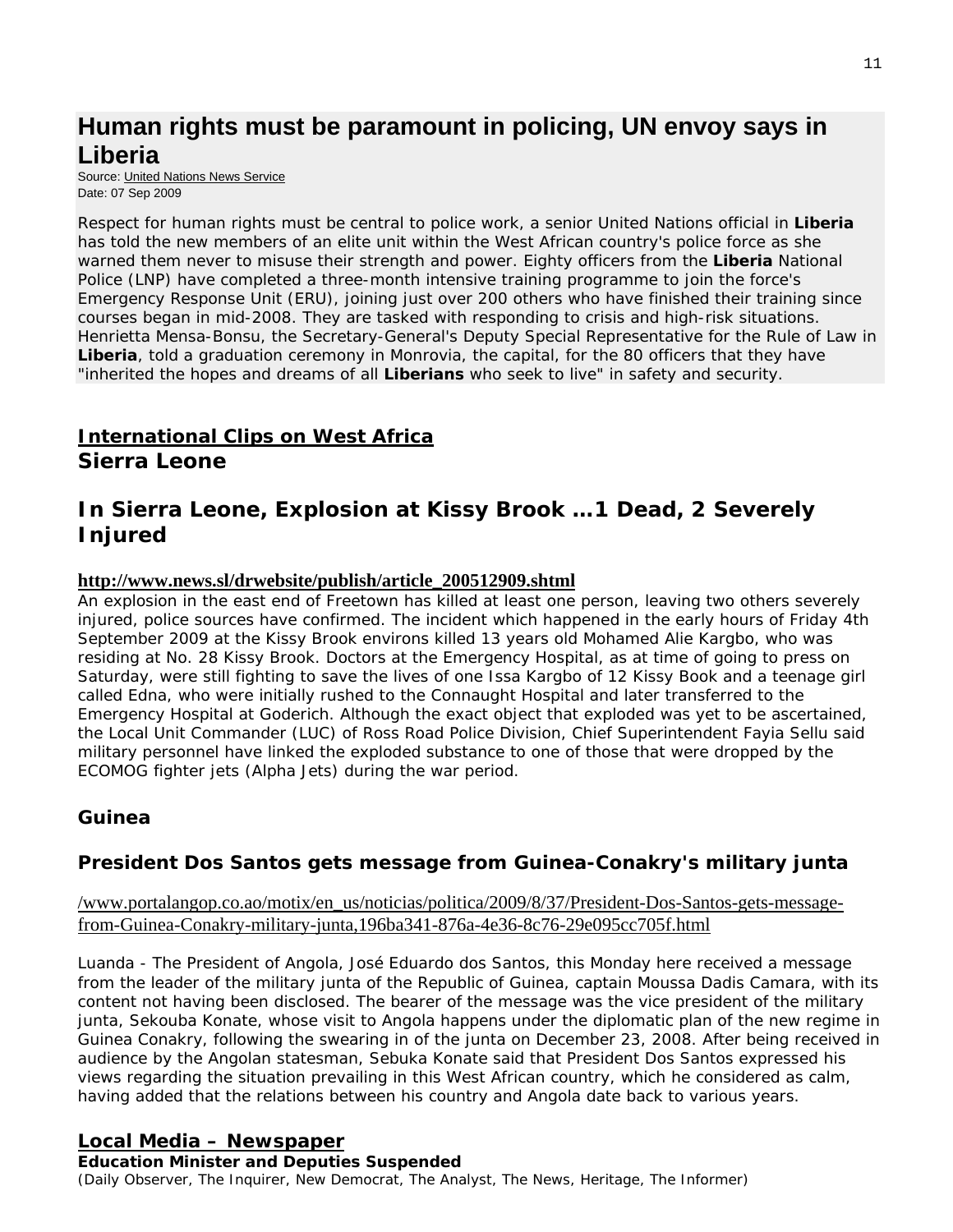- President Ellen Johnson Sirleaf has suspended for one week without pay, Education Minister Dr. Joseph Korto and two of his Deputies, Hester Williams Catakaw and James Emmanuel Roberts.
- President Sirleaf suspended the officials after she noticed the filthy state of classes at the renowned public during an unannounced visit.
- She expressed disappointment in teachers and Education Minister Korto for subjecting the students to learn in unhealthy environment and described his failure to monitor activities at public schools as irresponsible.
- President Sirleaf has meanwhile suspended classes at the E. Jonathan Goodridge School until conditions are improved.

#### **Former Officials Found Guilty in Bribery Investigation**

(Daily Observer, The News, National Chronicle, New Democrat, Heritage, The Inquirer, The Informer, New Democrat, The Independent, The Parrot)

- The Justice Ministry team investigating allegation of attempted bribery involving dismissed Liberia Petroleum Refinery Corporation (LPRC) Managing Director, Harry Greaves and former Deputy Minister of State for legal and Economic Affairs Aloysius Jappah has submitted its report to the President.
- Presidential Press Secretary Cyrus Badio said the report finds Greaves and Jappah guilty of violating the law regarding bribery but did not explain how the two men violated the statute.
- At the same time, Mr. Badio said the Justice Ministry report exonerated the Minister of State for Legal and Economic Affairs, Mr. Morris Saytumah, Matthew Clarke and Anthony Autridge of any connection to the bribery scam.
- Meanwhile, the Board of Directors of the Liberia Petroleum Refinery Corporation (LPRC) has requested a review of the Henry Reed Cooper Independent Technical Committee report that triggered the dismissal of Mr. Greaves
- The Board's request for a two-week review of the report before it determines any action followed overwhelming calls for the prosecution of the former LPRC Boss.

#### **UNDP Enhances Prosecution Capacity**

(The Informer)

- The United Nations Development Programme (UNDP) has donated a consignment of legal texts and assortment of office equipment and stationeries to the Ministry of Justice.
- The donation according to UNDP's Assistant Resident Representative, Nessie Golakai is part of her organization's support to strengthening the country's justice system and to keep County Attorneys familiar with the law when adjudicating cases.
- The consignment includes 15 sets of the Liberian Law report (LLR) Volume 1-27 and the Liberian Codes Revised, Volumes 1-IV.
- Deputy Justice Minister for Administration, Eva Mappy Morgan received the donation and praised the UNDP for the contribution. She said it would help improve and strengthen prosecution in the country.

#### **South African National "Murdered" in Monrovia, 2 Chinese Linked**

(The Inquirer, Daily Observer)

- Police are Monrovia investigating two Chinese nationals in connection with the death of a 41 year-old South African who was residing in Monrovia.
- The deceased known as Wesley C. Daamis was reportedly murdered on Sunday night at his residence in the city centre.
- An employee of Daamis said he discovered the body of his boss wrapped in bed-lining when he reported to work Monday morning.
- Police sources said the Chinese men who were allegedly last seen with the victim have been arrested with the slain South Africa's laptop and camera.

#### **Taylor Lead Defense Lawyer Returns to Court**

(National Chronicle, The Parrot)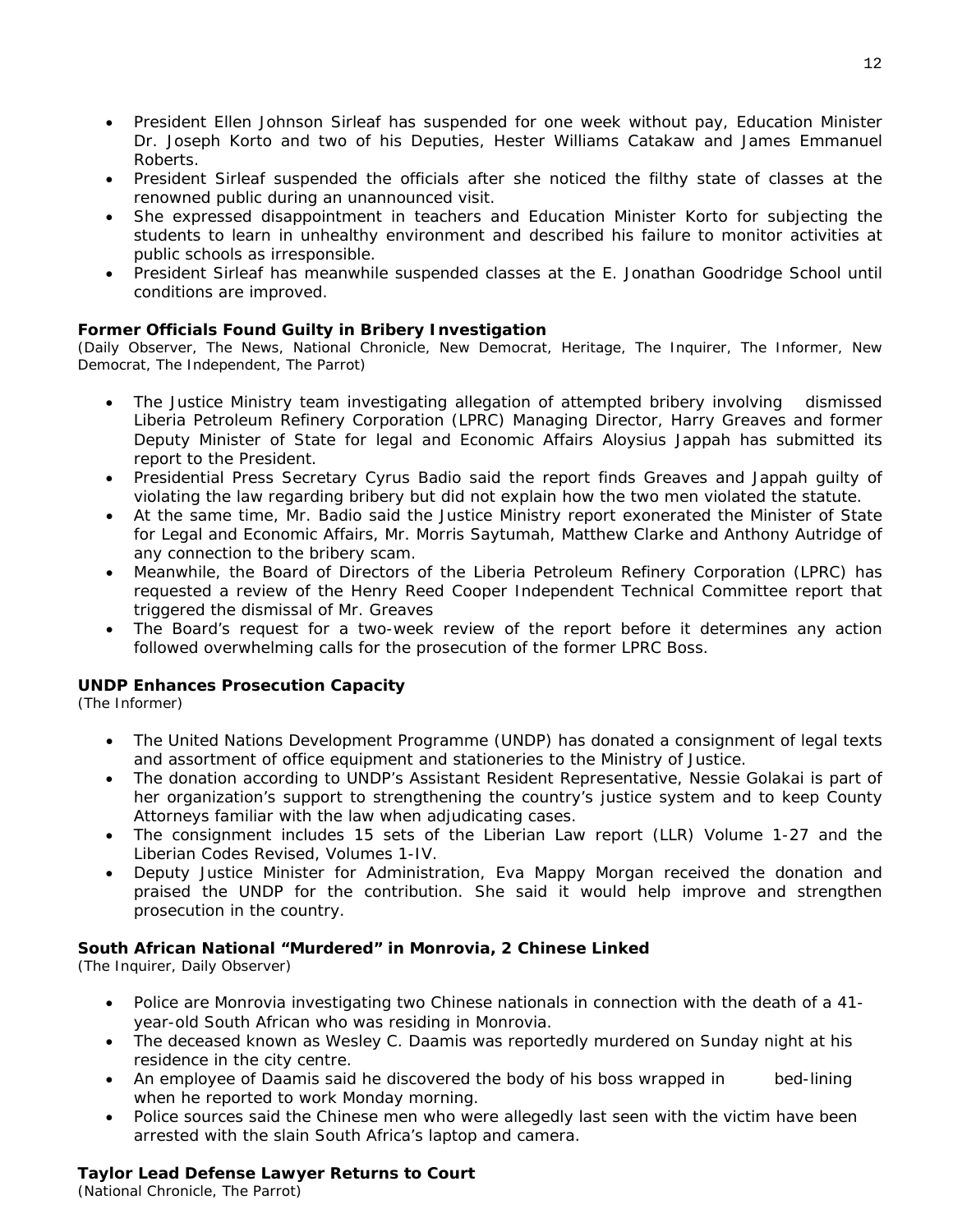- The Lead Defense Lawyer of former Liberian President Charles Taylor has reportedly returned to court in The Hague.
- Mr. Courtenay Griffiths returned to court Monday to avoid being replaced by another lawyer as was ordered by judges of the UN-backed Special Court.
- Constantly sneezing and coughing in court, Mr. Griffiths led Mr. Taylor's testimonies through the RUF written ideology which presents the group as a decent organization contrary to the prosecution accusation of Mr. Taylor and the RUF of committing Acts of Terrorism in Sierra Leone.

#### **Alleged Terrorists Produced in Court Amidst Warning of Threat to National Security**

(The News, New Democrat)

- The Liberian Government in response to several habeas corpus motions filed by defense lawyers, has finally produced in court the living bodies of six Pakistanis and their Liberian associates accused of involvement in terroristic acts.
- They were arraigned before the Monrovia Magisterial Court which is hearing charges brought against them including human trafficking, criminal facilitation, criminal conspiracy and harbouring illegal entry. No charge of terrorism was read out.
- The House Committee on National Security has warned against any move to release the six suspected Pakistani terrorists who were arrested in Liberia and said that they must remain in iail and not be bailed.
- The Committee chair, Margibi County Representative Saar Gbollie said the case of the suspected Pakistani terrorists must be handled with care because it has national security implication even though he believes in the wisdom of the Court.

#### **Liberia's Ex-Rebels in Nigeria**

(New Democrat)

- The Commander of Nigeria's biggest rebel group now disarming following an amnesty, Movement for the Emancipation of the Niger Delta (MEND), has reportedly said that amongst his fighters and trainers disarming are ex-Liberian fighters.
- Mr. Kile Selky Torughedi who surrendered 100 assorted guns and over 100,000 bullets said he has soldiers from Liberia and Gabon who are involved both in training and actual action.

#### **Over Delay in Domestic Debt Payment…Major Sit-in Action Imminent**

(The Inquirer, Heritage)

- Over 10,000 Lessors and Vendors are poised to this week carry out a major sit-in-action before the Ministry of Finance to press for what they called the speedy payment of debt owed them by Government.
- The Co-Chairman of the Committee on Domestic Arrears, Edward Bryant said the domestic debt covered the period 1982-2005 and are for services which were pre-financed by the lessors and vendors.

**Local Media – Star Radio** *(culled from website today at 09:00 am)*  **Star Radio***(News monitored today at 09:00 am)*

**Education Minister and Deputies Suspended**  *(Also reported on Radio Veritas, Sky F.M., Truth F.M. and ELBC)*

**Taylor Lead Defense Lawyer Returns to Court Sneezing and Coughing**  *(Also reported on Radio Veritas, Sky F.M., Truth F.M. and ELBC)*

#### **Greaves, Jappah Guilty in Bribery Investigation**   *(Also reported on Radio Veritas, Sky F.M., Truth F.M. and ELBC)*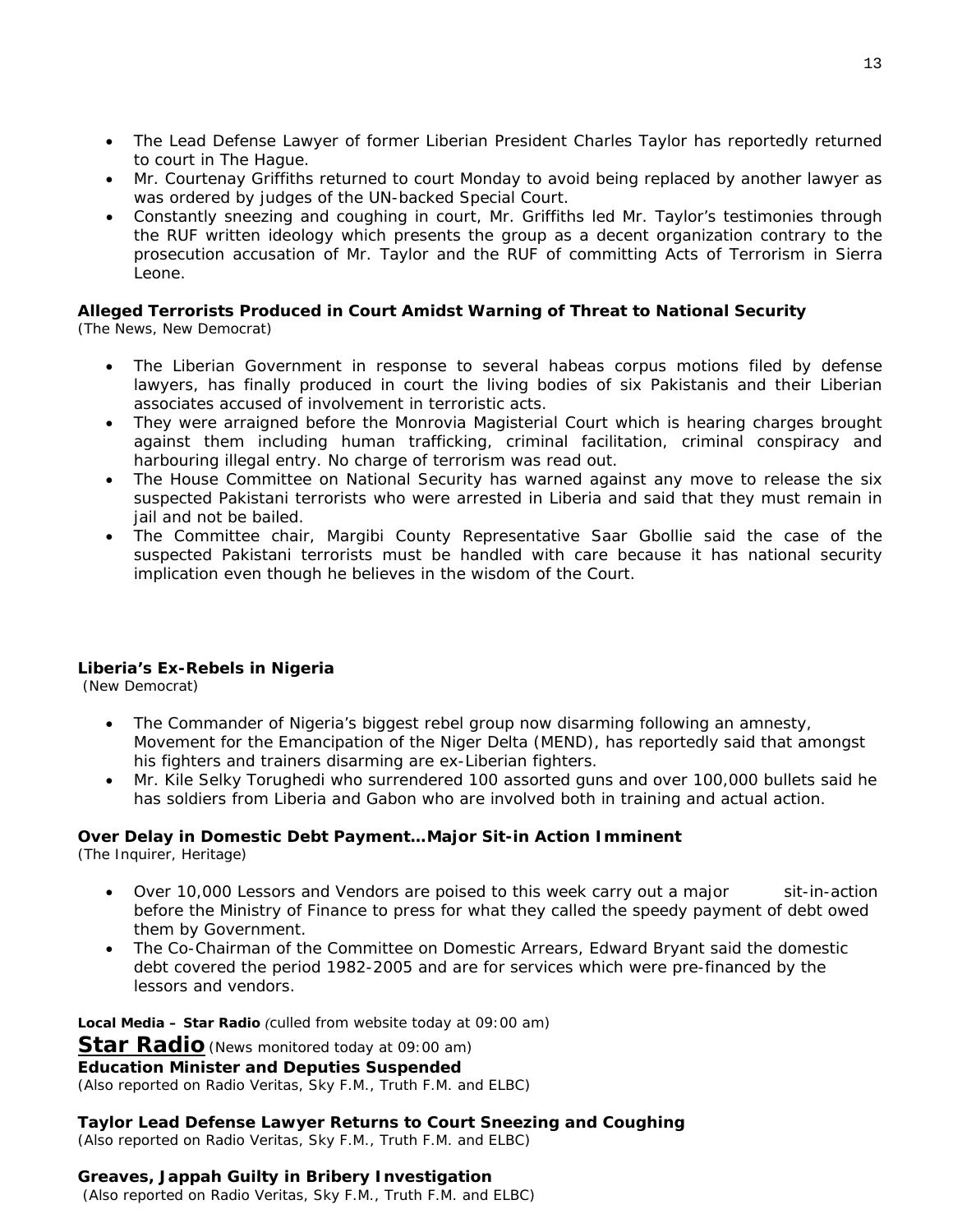#### **Alleged Terrorists Produced in Court Amidst warning of Threat to National Security** *(Also*

*reported on Radio Veritas, Sky F.M., Truth F.M. and ELBC)*

#### **In Brutal Murder, Two Chinese Arrested**

*(Also reported on Radio Veritas, Sky F.M., Truth F.M. and ELBC)* 

#### **House Debates Motion on Threshold Bill**

- The House of Representatives is currently deciding the fate of a motion for reconsideration on its concurrence vote on the controversial population threshold bill filed by Maryland County representative David Saydee.
- Representative Saydee announced the motion Thursday after the House dramatically concurred with the Senate to pass the bill.
- The House had concurred with the Senate to set the threshold at 40,000 per electoral constituency provided no county shall have less than two seats.
- However, Representative Saydee and other lawmakers protested the decision of the House and sought the temporary stalling of the final passage of the threshold bill.

#### **District Commissioner Suspended for Corruption in Rivercess**

- Rivercess Superintendent Wellington Geevon-Smith has suspended Beawor District Commissioner Augustus Richard for allegation of corruption pending investigation.
- Citizens of Beawor in a complaint to the Superintendent Geevon-Smith alleged that Mr. Richard inserted ghost names on the education payroll.
- The Superintendent has set up a three-member committee chair by the County Attorney to look into the allegation and report in two weeks.

\*\*\*\*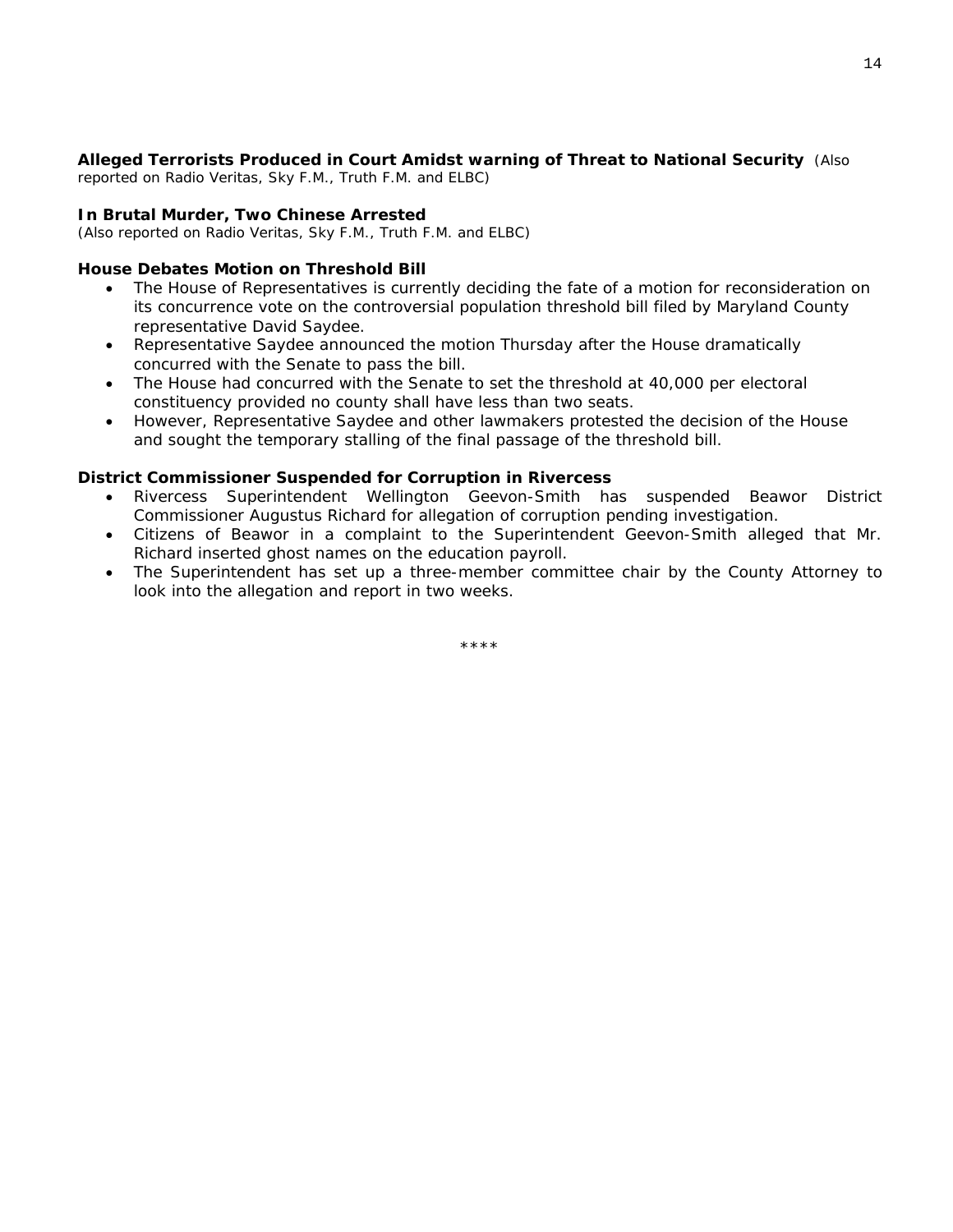## Radio Netherlands Worldwide

Wednesday, 9 September 2009

#### **Cambodia prosecutor wants to investigate 5 more war crimes suspects**

By International Justice Desk



*Phnom Pehn, Cambodia* 

The Cambodian war crimes tribunal announced Tuesday that international co-prosecutor William Smith recommends investigating five more potential war criminals in what would be the court's final investigations.

The announcement came a day after Cambodian Prime Minister Hun Sen expressed hope that the Extraordinary Chambers in the Courts of Cambodia (ECCC) would cease to prosecute those suspected of war crimes during the Khmer Rouge regime due to security concerns.

According to court rules, the names of the five suspects were not released.

Smith was recently appointed acting international prosecutor to replace to replace Robert Petit when his resignation took effect on 1 September.

The ECCC is in the midst of its first trial of a former Khmer Rouge leader - Kaing Guek Eav, also known as "Duch."

A verdict in that case is expected in early 2010. Duch is the first of five ex-Khmer Rouge officials expected to be tried before the ECCC.